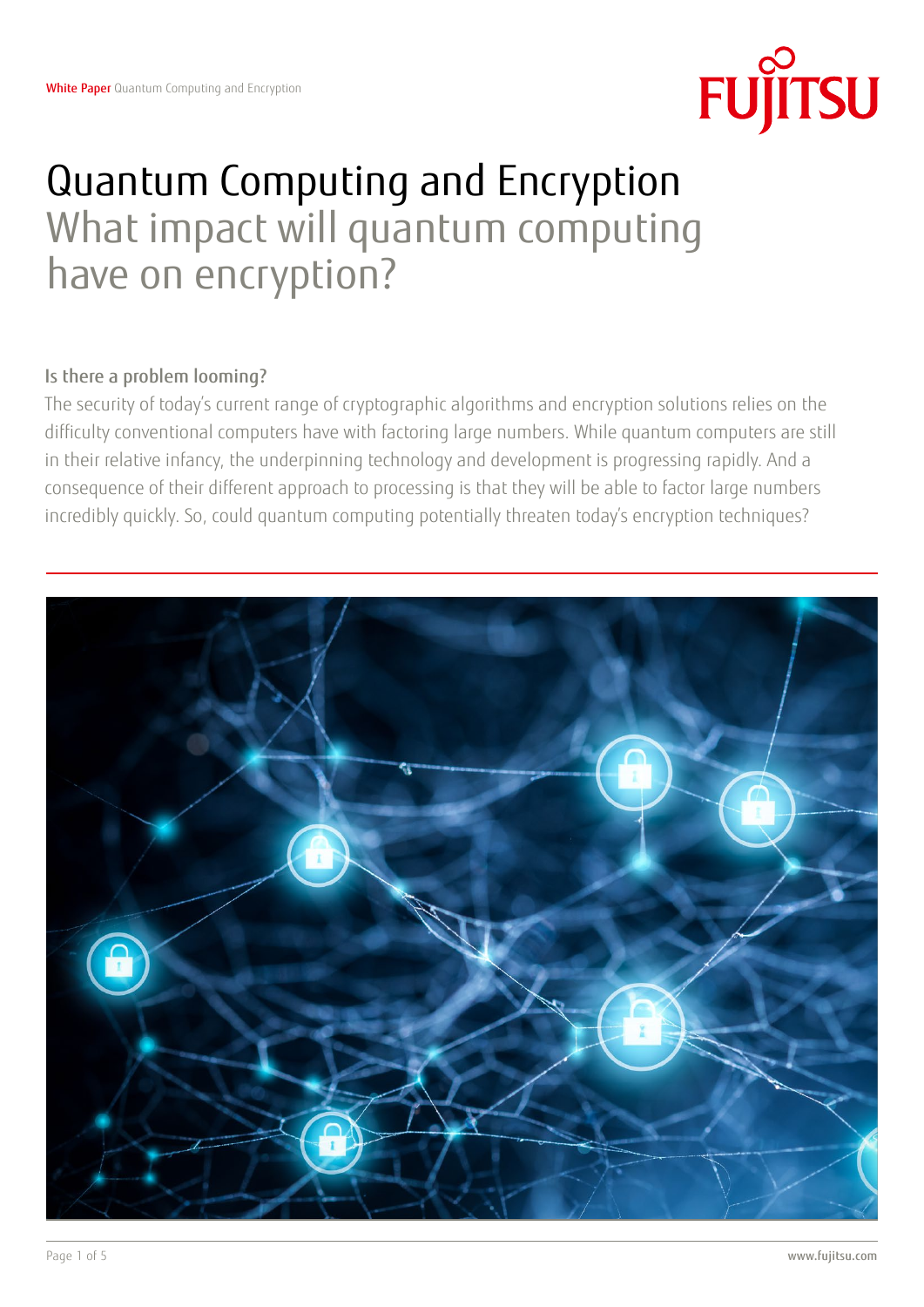It has already been theoretically proven that a quantum computer running reliably at scale using algorithms such as Shor's or adiabatic factoring, will be able to crack asymmetric/public keys easily. Back in 2002, a group announced that it had successfully cracked a 64-bit encryption key in a brute force style attack. However, that attack involved over 330,000 volunteers and took 1,700 days or 4 ½ years.

However, it isn't clear how soon a viable quantum computer running at such scale will be a practical reality. Speaking in May 2018, Arvind Krishna of IBM Research warned: *"Quantum computers will be able to instantly break the encryption of sensitive data protected by today's strongest security… This could happen in a little more than five years because of the advances in quantum computer technologies."* 

While the threat posed by quantum is clearly on the horizon, the general consensus seems to be that the likelihood of this technology being available within even five years is optimistic.

Several papers have been published on the subject in recent years, each recognising the severity of the threat to standard cryptographic encryption techniques. In a paper published in 2017, the European Telecommunications Standards Institute (ETSI) suggested that a viable quantum computer capable of running Shor's algorithm is likely to be available within 15 years. That is, some time after 2030.

The National Cyber Security Centre (NCSC) published a whitepaper<sup>1</sup> in 2016 which declared: *"...the NCSC recognises the need to end reliance upon asymmetric cryptography that will become vulnerable to quantum computation, and hence the need to transition to "quantumsafe cryptography": cryptographic primitives and protocols that cannot efficiently be broken using either a conventional or a quantum computer."*

Also in 2016, the National Security Agency (NSA) released a paper titled Commercial National Security Algorithm Suite and Quantum Computing FAQ<sup>2</sup> aimed at developers and operators of National Security Systems (NSS). Amongst the advisory guidance in this paper appeared a list of algorithms that: "…should not be used in National Security Systems".

This list of algorithms consisted of:

- ECDH and ECDSA with NIST P-256
- RSA with 2048-bit keys
- Diffie-Hellman with 2048-bit keys
- SHA-256
- AES-128

In its report published in 2017 titled Quantum-Safe Cryptography: Quantum-Safe Threat Assessment<sup>3</sup>, ETSI also identified that solutions based upon Elliptic curve, RSA and Diffie-Hellman cryptography will no longer be secure against the threat of a quantum computing attack.

#### The alternative view

There is of course an alternative view which would seem to suggest that reliable quantum computing availability, capable of running the Shor's algorithm and breaking current day encryption solutions is still decades away. There are even some claiming that the encryptionbreaking scare stories are simply a way of trying to attract funding to support generic quantum development.

But the potential applications and benefits derived from quantum computing are huge with promises of significant advances in areas beyond security, including pharmaceutical development, financial modelling and weather forecasting, to name just a few. And these advancements far outweigh the risks posed to encryption security.

#### So, how large is the risk?

Or maybe more to the point, how real is this risk? Clearly, there appears to be a credible threat that some asymmetric/public key encryption solutions could easily be broken by quantum computers. Data that has been stored or transmitted utilising such solutions will no longer be considered secure, and as such will be vulnerable to public disclosure.

The European Telecommunications Standards Institute (ETSI) has suggested a methodology for calculating this risk:

- $\blacksquare$  **X** = the number of years the public-key cryptography needs to remain unbroken
- $\blacksquare$  **Y** = the number of years it will take to replace the current system with one that is quantum-safe
- $\blacksquare$  Z = the number of years it will take to break the current tools, using quantum computers or other means
- $\blacksquare$  T = the number of years it will take to develop trust on quantumsafe algorithms

If " $X + Y + T > Z$ " any data protected by that public key cryptographic system is at risk and immediate action needs to be taken.

<sup>1</sup> https://www.ncsc.gov.uk/whitepaper/quantum-safe-cryptography

<sup>2</sup> https://apps.nsa.gov/iaarchive/library/ia-guidance/ia-solutions-for-classified/

algorithm-guidance/cnsa-suite-and-quantum-computing-faq.cfm 3 https://www.etsi.org/deliver/etsi\_gr/QSC/001\_099/004/01.01.01\_60/gr\_ QSC004v010101p.pdf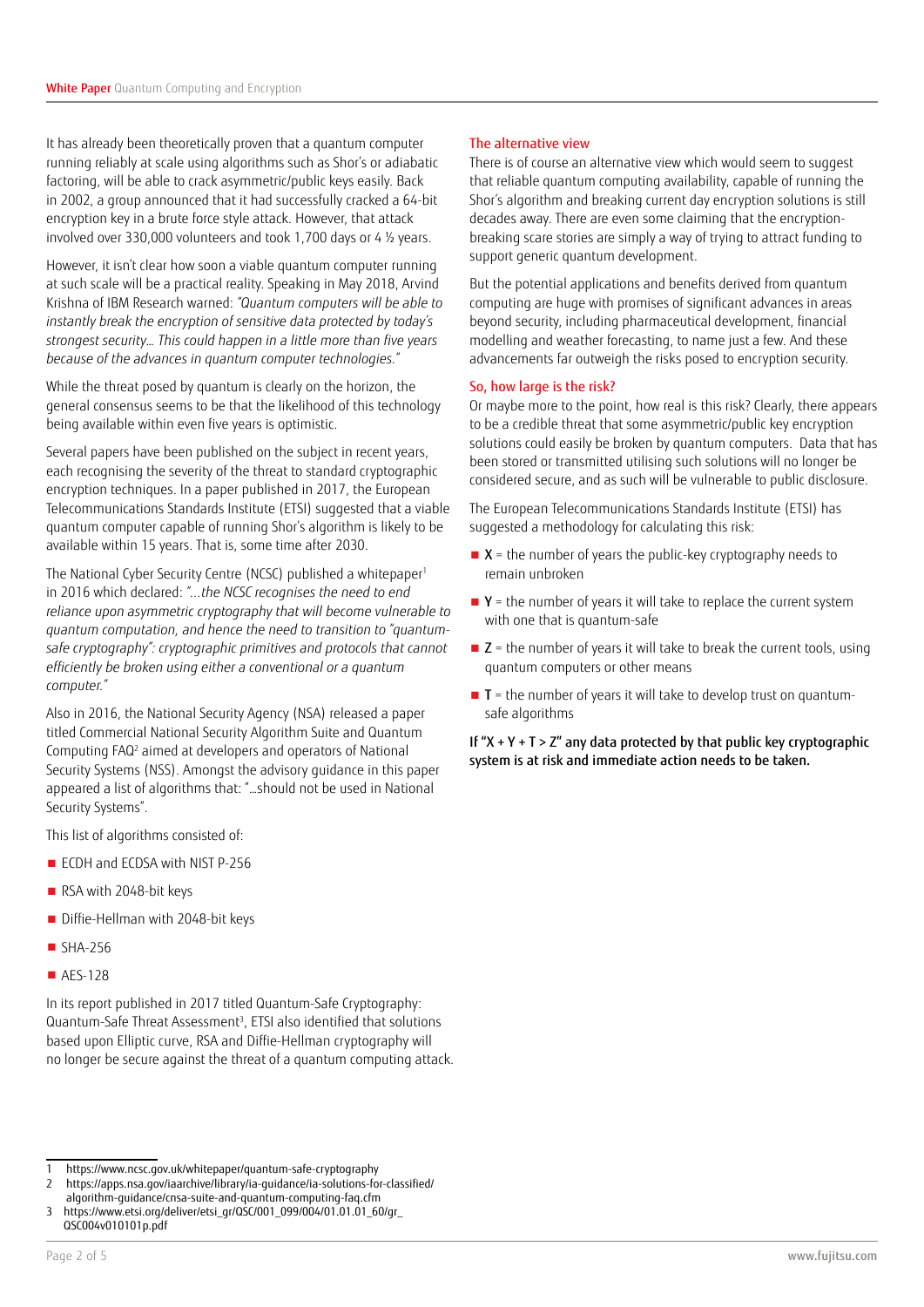#### What's the answer?

Industry and academia have to develop and/or commercialise quantum-proof forms of encryption algorithms, ideally within the next five to ten years, or as a minimum within the next few decades, depending on your point of view. In the USA, the National Institute of Standards & Technology (NIST) is running a competition to identify the best quantum-proof means of encrypting data. The competition has identified three specific 'families' of quantum-proof solutions which it is continuing to evaluate:

- Lattice using geometric structures represented as mathematical arrays
- Code-based using error-correcting codes
- Multivariate a system of quadratic polynomial equations

IBM is championing Lattice cryptography, which in their words *"...mathematically has been proven to be resistant to quantum computing attacks. So far, no known algorithms can break this method of encoding data."* 

Cisco meanwhile is working on what it describes as next-generation encryption (NGE) solutions: *"NGE offers the best technologies for*  future-proof cryptography and it is setting the industry trend. These are *the best standards that one can implement today to meet the security and scalability requirements for years to come and to interoperate with the cryptography that will be deployed in that time frame."*

Part of the work involved in developing 'post-quantum' solutions is how to handle the transition period between old and new algorithms. One area of development by Cisco is the creation of 'hybrid certificates'. These certificates would be able to support both traditional and quantum-resistant algorithms, dependent upon which algorithm a verifier supports.

Once these solutions are proven to be secure and capable of operating at the performance levels required, government and industry regulatory bodies have to write and approve new standards for their design and use. Businesses, governments and service providers then have to roll out these new solutions across their estates.

## What's being done about it?

The UK Government Office for Science published a paper in 2016 titled The Quantum Age: Technological Opportunities<sup>4</sup> (Blackett Review) which contained a number of recommendations of areas of quantum the UK should pursue further investigation in. Amongst them was a specific recommendation for the National Quantum Technology Programme to fund collaborative work in the areas of post-quantum cryptography and quantum key distribution.

The UK National Quantum Technology Programme has since funded the establishment of a national network of four Quantum Technology Hubs with leading academic institutions, each focussing on differing areas of quantum technology. Two of the four hubs are engaged in activity relevant to the communications/computer security field:

- Networked Quantum Information Technologies (NQIT) is led by the University of Oxford and is the largest of the four hubs. It is working towards networked quantum information technologies *"…that will put today's supercomputers to shame".*
- Meanwhile, the Quantum Communications Hub is led by the University of York and has a particular focus on developing quantum secure communications technologies, with the aim to advance proven concepts such as quantum key distribution (QKD) systems to a commercialisation-ready stage.

All of these hubs advertise differing levels of industry engagement. Notable amongst them are a number of organisations operating within the Defence & National Security sector including:

- NCSC BAE Systems DSTL
	-
- IBM Lockheed Martin Airbus Defence & Space
	-
- BT Raytheon L3-TR ■ Leonardo ■ Thales
- The table below illustrates the impact NIST believes quantum will have on current cryptographic algorithms:

| concurs er ; peoqropme orgonemist               |               |                                  |                                                    |
|-------------------------------------------------|---------------|----------------------------------|----------------------------------------------------|
| Cryptographic<br>Algorithm                      | <b>Type</b>   | Purpose                          | <b>Impact from large-scale</b><br>quantum computer |
| <b>AFS</b>                                      | Symmetric key | Encryption                       | Larger key sizes needed                            |
| SHA-2, SHA-3                                    |               | Hash functions                   | Larger output needed                               |
| <b>RSA</b>                                      | Public key    | Signatures, key<br>establishment | No longer secure                                   |
| ECDSA, ECDH<br>(Elliptic Curve<br>Cryptography) | Public key    | Signatures, key<br>establishment | No longer secure                                   |
| DSA (Finite Field<br>Cryptography)              | Public key    | Signatures, key<br>establishment | No longer secure                                   |

Table 1 – Impact of Quantum Computing on Common Cryptographic

In January 2019, NIST provided an update on their competition, reporting that 26 new algorithms have been selected to progress through to the next phase. These 26 are considered to be the strongest candidates for potential standardisation by NIST. They will now be subjected to a further 12 months of analysis and evaluation in a wide variety of systems and scenarios.

<sup>4</sup> https://www.gov.uk/government/publications/quantum-technologies-blackettreview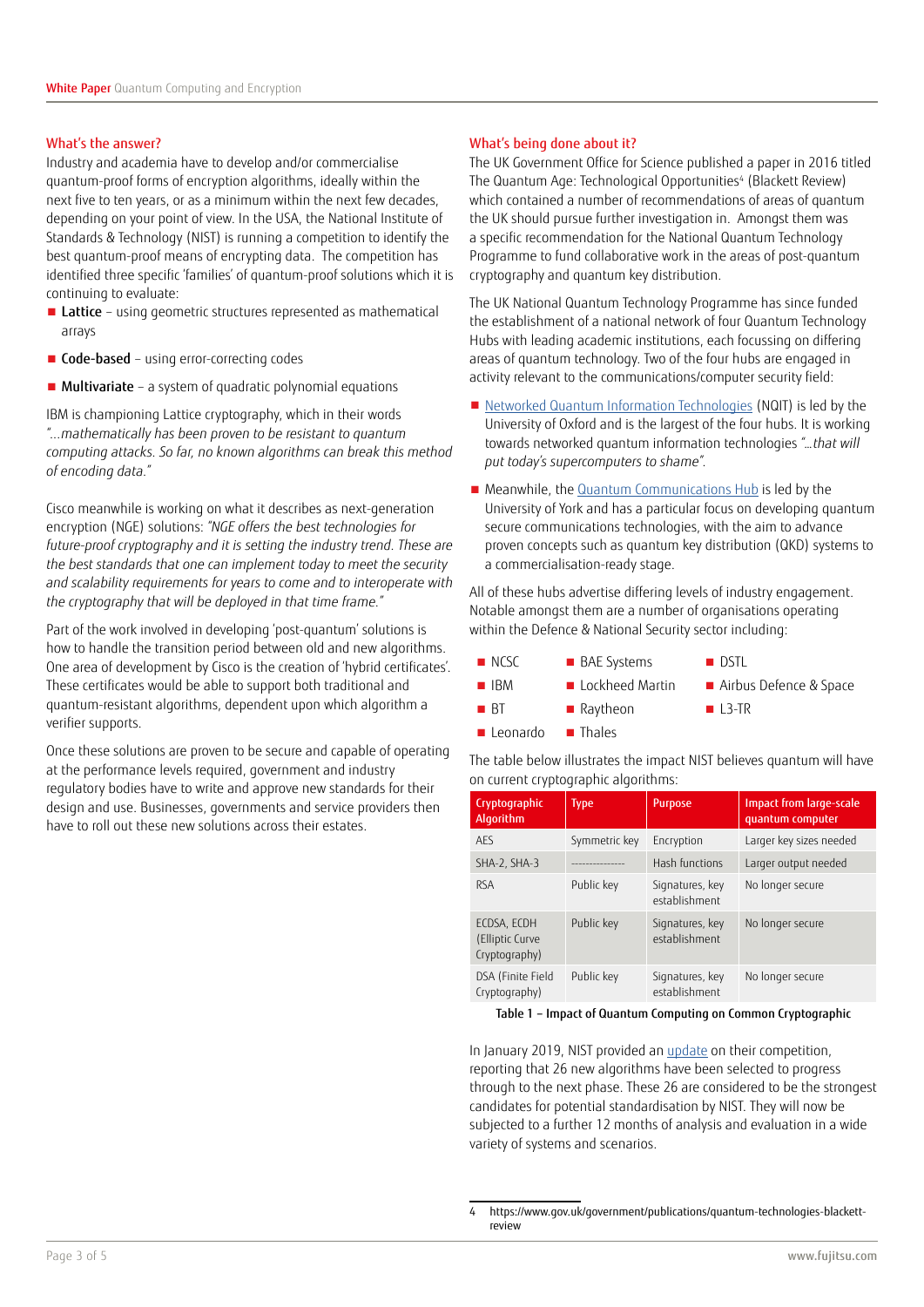## What is Fujitsu doing?

Fujitsu is leading the way in quantum-inspired computing having recently launched our Digital Annealer solution. This revolutionary technology can solve real-world combinatorial optimisation problems by harnessing the processing power of quantum to solve today's hugely complex business problems; problems which are otherwise unsolvable with existing computing methods.

However, the Annealer is not going to solve the encryption problem. We are working with our partners in industry and academia on the development of new security solutions, some of which are exploiting quantum technology to create completely new solutions, whilst others are enhancing existing technology to become quantum-proof. As the maturity of these new solutions develops, we will continue to engage with our customers, trade bodies and industry regulators as they work through the process of managing the impact of this rapidly advancing technology.

## Fujitsu Digital Annealer at-a-glance

- The Digital Annealer solution can be miniaturised into a conventional datacentre environment, delivering much improved energy efficiency and much lower energy costs than true quantum computers.
- Unlike other quantum computers, Digital Annealer is able to operate at normal room temperatures and doesn't need advanced cooling solutions.
- Digital Annealer provides 8,192-bit full connectivity, allowing all bits to freely exchange signals, enabling the platform to deal with real-world, large-scale problems.
- Digital Annealer is 17,000 times faster than industry standard compute<sup>5</sup>.
- The Digital Annealer solution supports a common tooling platform to that of quantum-annealing systems, making it easy for existing customers to qualify for quantum computing when this technology matures.

## What should you be doing?

It is clear that the area of quantum computing is developing and evolving rapidly. So, it's simply imperative to keep abreast of these developments and of the associated technologies to inform future security and encryption-related decision-making. To do this, here are five areas for consideration:

- Consider advising against any future deployments of currently acknowledged vulnerable cryptographic keys.
- Investigate an analysis into the risk of data/communication compromise resulting from quantum computers decrypting historical and current data, and evaluate what the impact might be.
- Consider engaging with partners, academia and regulatory bodies that are currently investigating quantum-proof encryption solutions, with a view to formally participating in research activity.
- Take steps to enable the evaluation of quantum-proof encryption solutions.
- Establish and maintain contact with regulatory authorities in order to ensure you can react in a timely manner to future directives.

## And right now…

Fujitsu is acutely aware of the potential security risks posed to asymmetric public key encryption solutions by the development of quantum computers. We are engaging with industry, academia and regulators as they continue to investigate and develop quantum- proof solutions. Like the technology, this is an area that is changing rapidly, and one that we are monitoring closely.

5 Based on solving a typical combinatory optimisation problem in software using the algorithm implemented in the hardware running on a Zeon family processor.